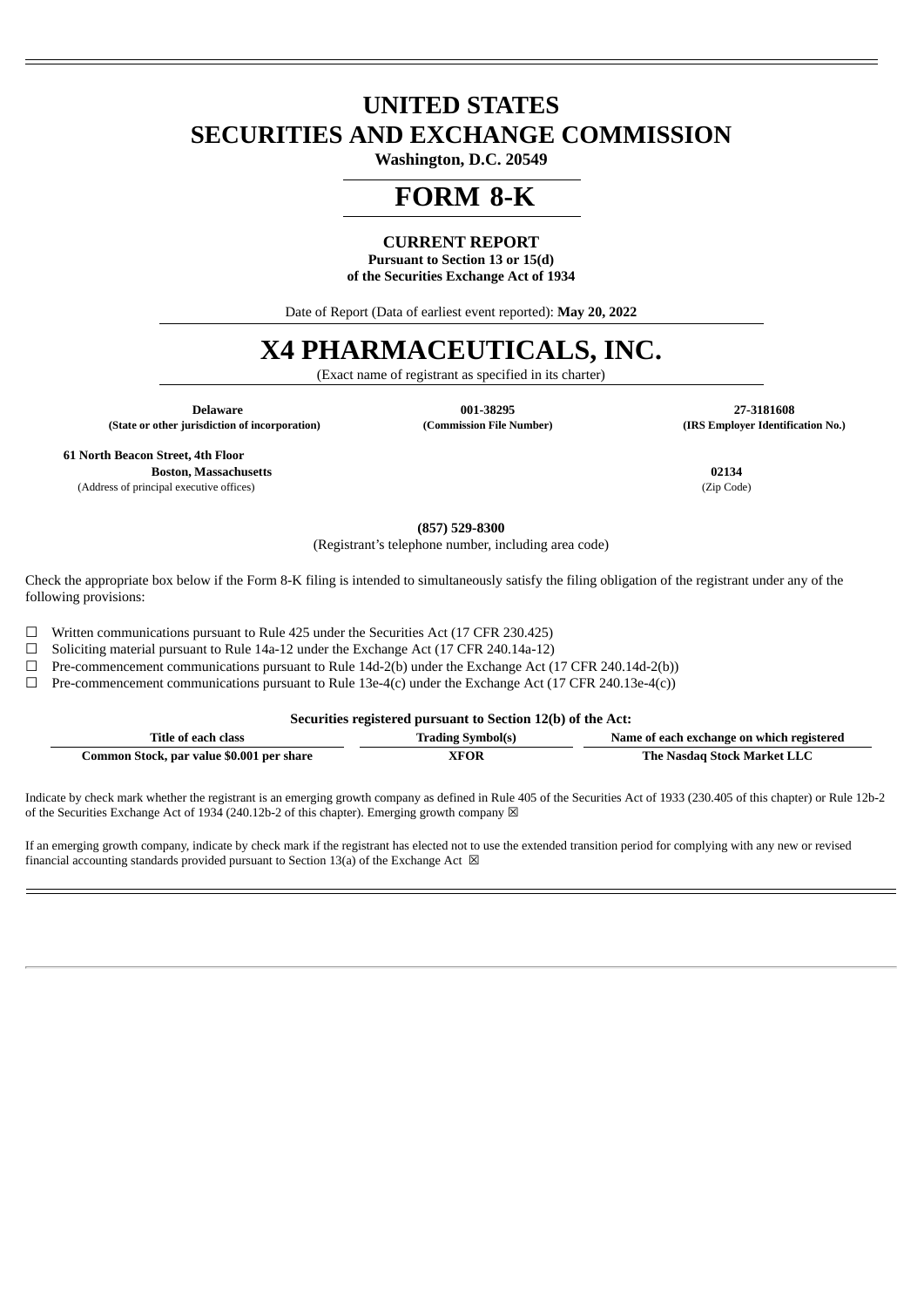#### **Item 7.01 Regulation FD Disclosure.**

On May 20, 2022, X4 Pharmaceuticals, Inc. (the "Company") posted an updated corporate presentation on the Company's website. To access the presentation, investors should visit the "Investors" section of the Company's website at www.x4pharma.com.

The information furnished under this Item 7.01 shall not be deemed "filed" for purposes of Section 18 of the Securities Exchange Act of 1934, as amended (the "Exchange Act"), or otherwise subject to the liabilities of that section, nor shall such information be deemed incorporated by reference in any filing under the Securities Act of 1933, as amended, or the Exchange Act, except as expressly set forth by specific reference in such a filing.

#### **Item 8.01 Other Events.**

The Company updated its corporate presentation to reflect the following information, which has been disclosed in the Company's quarterly report on Form 10-Q for the period ended March 31, 2022 filed with the Securities and Exchange Commission on May 12, 2022:

- top-line data from global Phase 3 clinical trial of mavorixafor (4WHIM trial) expected in 4Q 2022;
- interim data from Phase 1b clinical trial in chronic neutropenia expected in 3Q 2022;
- additional data from Phase 1b clinical trial in Waldenström's Macroglobulinemia (lymphoma) expected in 2H 2022;
- investigational new drug (IND) application of X4P-002 expected to be filed with the U.S. Food and Drug Administration in 4Q 2022; and
- estimated prevalence of Warts, Hypogammaglobulinemia, Infections, and Myelokathexis (WHIM).